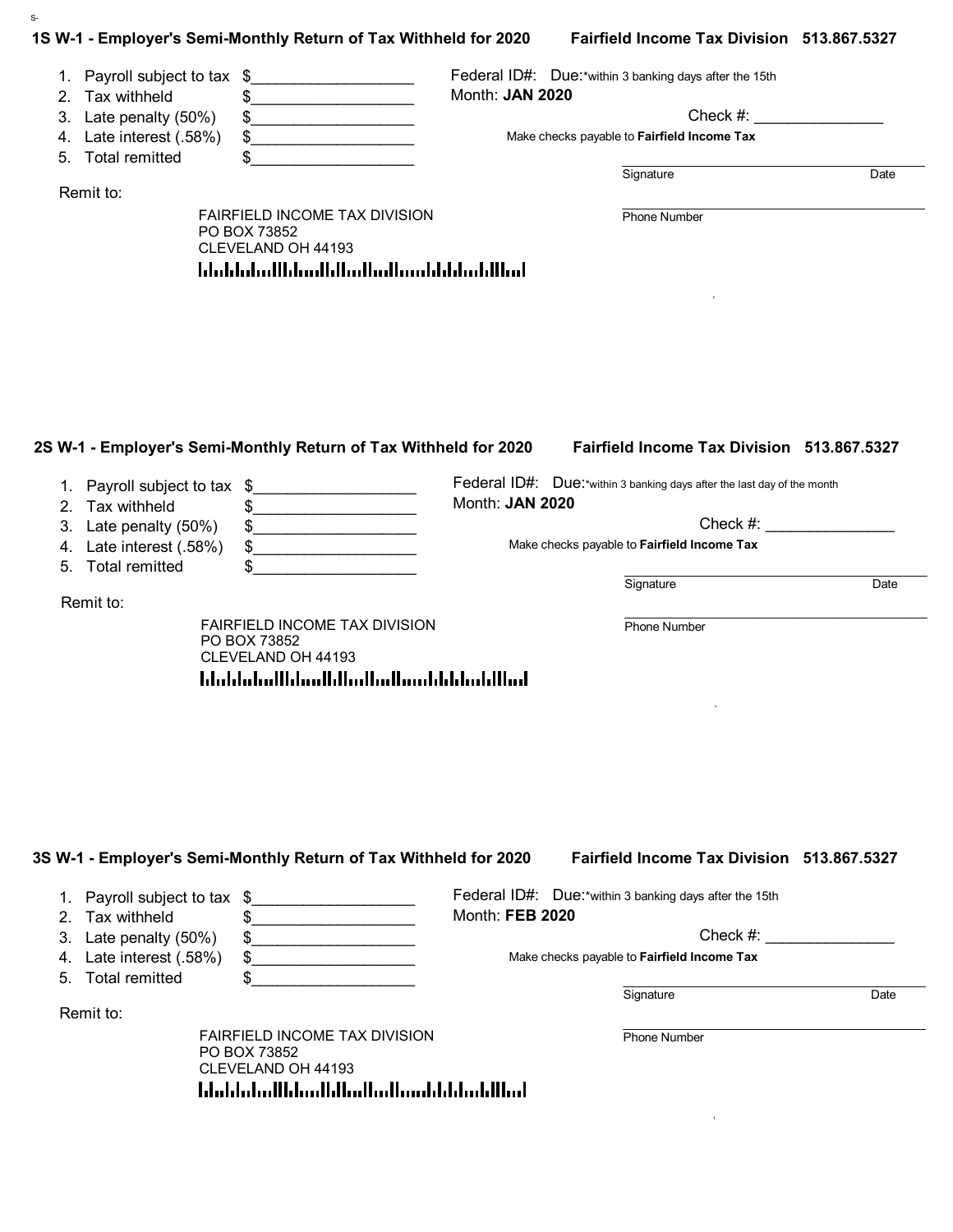|                | 1. Payroll subject to tax | \$                                                                                                                                       |                 | Federal ID#: Due:*within 3 banking days after the last day of the month |                             |
|----------------|---------------------------|------------------------------------------------------------------------------------------------------------------------------------------|-----------------|-------------------------------------------------------------------------|-----------------------------|
| 2 <sub>1</sub> | Tax withheld              | .                                                                                                                                        | Month: FEB 2020 |                                                                         |                             |
| 3.             | Late penalty (50%)        |                                                                                                                                          |                 |                                                                         | Check #:                    |
| 4.             | Late interest (.58%)      | \$<br><u> 1990 - Johann John Stone, mars et al. (</u>                                                                                    |                 | Make checks payable to Fairfield Income Tax                             |                             |
| 5.             | <b>Total remitted</b>     |                                                                                                                                          |                 |                                                                         |                             |
|                | Remit to:                 |                                                                                                                                          |                 | Signature                                                               | Date                        |
|                |                           | FAIRFIELD INCOME TAX DIVISION<br>PO BOX 73852                                                                                            |                 | Phone Number                                                            |                             |
|                |                           | CLEVELAND OH 44193                                                                                                                       |                 |                                                                         |                             |
|                |                           | <u>ldaldaladlldaalldladladlaaddddaddllad</u>                                                                                             |                 |                                                                         |                             |
|                |                           |                                                                                                                                          |                 |                                                                         |                             |
|                |                           |                                                                                                                                          |                 |                                                                         |                             |
|                |                           |                                                                                                                                          |                 |                                                                         |                             |
|                |                           |                                                                                                                                          |                 |                                                                         |                             |
|                |                           |                                                                                                                                          |                 |                                                                         |                             |
|                |                           |                                                                                                                                          |                 |                                                                         |                             |
|                |                           |                                                                                                                                          |                 |                                                                         |                             |
|                |                           |                                                                                                                                          |                 |                                                                         |                             |
|                |                           |                                                                                                                                          |                 |                                                                         |                             |
|                |                           |                                                                                                                                          |                 |                                                                         |                             |
|                |                           | 5S W-1 - Employer's Semi-Monthly Return of Tax Withheld for 2020                                                                         |                 | Fairfield Income Tax Division 513.867.5327                              |                             |
|                | Payroll subject to tax    | $\mathfrak{F}$                                                                                                                           |                 | Federal ID#: Due:*within 3 banking days after the 15th                  |                             |
| 2.             | Tax withheld              | \$.                                                                                                                                      | Month: MAR 2020 |                                                                         |                             |
| 3.             | Late penalty (50%)        | <u>.</u><br>\$<br><u> 1990 - Johann John Stoff, mars ar breithinn ar breithinn ar breithinn ar breithinn ar breithinn ar breithinn a</u> |                 |                                                                         | $Check \#:\n  \blacksquare$ |
| 4.             | Late interest (.58%)      | \$<br>.                                                                                                                                  |                 | Make checks payable to Fairfield Income Tax                             |                             |
| 5.             | <b>Total remitted</b>     |                                                                                                                                          |                 |                                                                         |                             |
|                |                           |                                                                                                                                          |                 | Signature                                                               | Date                        |
|                | Remit to:                 | FAIRFIELD INCOME TAX DIVISION                                                                                                            |                 | <b>Phone Number</b>                                                     |                             |

CLEVELAND OH 44193

blobbolodthloodhloottodhoobhbbolottbol

1. Payroll subject to tax \$ 2. Tax withheld 3. Late penalty (50%) 4. Late interest (.58%) 5. Total remitted Federal ID#: Due:\*within 3 banking days after the last day of the month Month: **MAR 2020** Check #: Make checks payable to **Fairfield Income Tax**  $\frac{1}{2}$  $\mathfrak s$  $\mathfrak s$ \$\_\_\_\_\_\_\_\_\_\_\_\_\_\_\_\_\_\_\_ \$\_\_\_\_\_\_\_\_\_\_\_\_\_\_\_\_\_\_\_ \_\_\_\_\_\_\_\_\_\_\_\_\_\_\_\_\_\_\_\_\_\_\_\_\_\_\_\_\_\_\_\_\_\_\_\_\_\_\_\_\_\_\_\_\_

Signature Date

Remit to:

S-

FAIRFIELD INCOME TAX DIVISION PO BOX 73852 CLEVELAND OH 44193 blobbolodlidoodlidoollidooblidooblibol

 $\mathcal{L}_\text{max} = \mathcal{L}_\text{max} = \mathcal{L}_\text{max} = \mathcal{L}_\text{max} = \mathcal{L}_\text{max} = \mathcal{L}_\text{max} = \mathcal{L}_\text{max} = \mathcal{L}_\text{max} = \mathcal{L}_\text{max} = \mathcal{L}_\text{max} = \mathcal{L}_\text{max} = \mathcal{L}_\text{max} = \mathcal{L}_\text{max} = \mathcal{L}_\text{max} = \mathcal{L}_\text{max} = \mathcal{L}_\text{max} = \mathcal{L}_\text{max} = \mathcal{L}_\text{max} = \mathcal{$ Phone Number

, and the state of the state of the state of the state of the state of the state of the state of the state of

, where  $\mathcal{L}$  is the set of  $\mathcal{L}$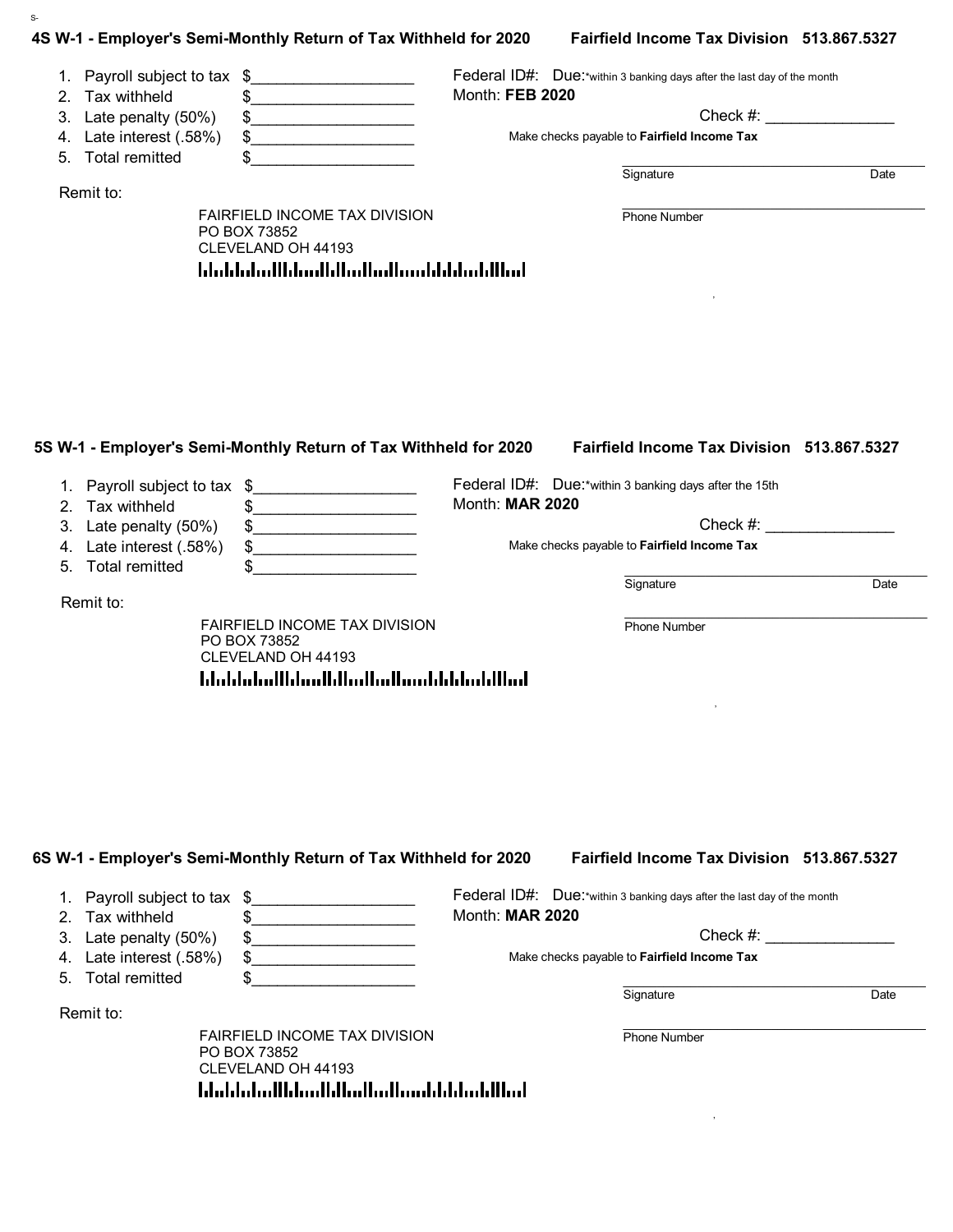|    |                                            | 7S W-1 - Employer's Semi-Monthly Return of Tax Withheld for 2020                                                                                                                                                                                                                                                                                                                                                                            |                 | Fairfield Income Tax Division 513.867.5327                              |               |
|----|--------------------------------------------|---------------------------------------------------------------------------------------------------------------------------------------------------------------------------------------------------------------------------------------------------------------------------------------------------------------------------------------------------------------------------------------------------------------------------------------------|-----------------|-------------------------------------------------------------------------|---------------|
| 2. | 1. Payroll subject to tax<br>Tax withheld  | \$<br><u> 1990 - Johann Barbara, martin a</u><br>\$<br>.                                                                                                                                                                                                                                                                                                                                                                                    | Month: APR 2020 | Federal ID#: Due:*within 3 banking days after the 15th                  |               |
|    | 3. Late penalty (50%)                      | \$<br>$\begin{array}{cccccccccc} \hline \textbf{1} & \textbf{1} & \textbf{1} & \textbf{1} & \textbf{1} & \textbf{1} & \textbf{1} & \textbf{1} & \textbf{1} & \textbf{1} & \textbf{1} & \textbf{1} & \textbf{1} & \textbf{1} & \textbf{1} & \textbf{1} & \textbf{1} & \textbf{1} & \textbf{1} & \textbf{1} & \textbf{1} & \textbf{1} & \textbf{1} & \textbf{1} & \textbf{1} & \textbf{1} & \textbf{1} & \textbf{1} & \textbf{1} & \textbf{1$ |                 |                                                                         | $Check \#:$   |
| 4. | Late interest (.58%)                       | $\frac{1}{2}$                                                                                                                                                                                                                                                                                                                                                                                                                               |                 | Make checks payable to Fairfield Income Tax                             |               |
| 5. | <b>Total remitted</b>                      | \$                                                                                                                                                                                                                                                                                                                                                                                                                                          |                 |                                                                         |               |
|    | Remit to:                                  |                                                                                                                                                                                                                                                                                                                                                                                                                                             |                 | Signature                                                               | Date          |
|    |                                            | FAIRFIELD INCOME TAX DIVISION<br>PO BOX 73852<br>CLEVELAND OH 44193                                                                                                                                                                                                                                                                                                                                                                         |                 | <b>Phone Number</b>                                                     |               |
|    |                                            |                                                                                                                                                                                                                                                                                                                                                                                                                                             |                 |                                                                         |               |
|    |                                            | 8S W-1 - Employer's Semi-Monthly Return of Tax Withheld for 2020                                                                                                                                                                                                                                                                                                                                                                            |                 | Fairfield Income Tax Division 513.867.5327                              |               |
|    | 1. Payroll subject to tax                  | $\frac{1}{2}$<br><u> 1950 - Johann Barbara, martxa a</u>                                                                                                                                                                                                                                                                                                                                                                                    |                 | Federal ID#: Due:*within 3 banking days after the last day of the month |               |
| 3. | 2. Tax withheld                            | \$<br>\$                                                                                                                                                                                                                                                                                                                                                                                                                                    | Month: APR 2020 |                                                                         | $Check \#:\n$ |
| 4. | Late penalty (50%)<br>Late interest (.58%) | \$                                                                                                                                                                                                                                                                                                                                                                                                                                          |                 | Make checks payable to Fairfield Income Tax                             |               |
| 5. | <b>Total remitted</b><br>Remit to:         | \$                                                                                                                                                                                                                                                                                                                                                                                                                                          |                 | Signature                                                               | Date          |

 $\frac{1}{2}$  $\mathfrak s$  $\frac{1}{2}$ \$\_\_\_\_\_\_\_\_\_\_\_\_\_\_\_\_\_\_\_

Federal ID#: Due:\*within 3 banking days after the 15th Month: **MAY 2020**

\$\_\_\_\_\_\_\_\_\_\_\_\_\_\_\_\_\_\_\_ \_\_\_\_\_\_\_\_\_\_\_\_\_\_\_\_\_\_\_\_\_\_\_\_\_\_\_\_\_\_\_\_\_\_\_\_\_\_\_\_\_\_\_\_\_

Check #:

Make checks payable to **Fairfield Income Tax**

Signature Date

Remit to:

1. Payroll subject to tax \$

2. Tax withheld 3. Late penalty (50%) 4. Late interest (.58%) 5. Total remitted

S-

FAIRFIELD INCOME TAX DIVISION PO BOX 73852 CLEVELAND OH 44193 blobbolodlidoodlidoollidooblidooblibol

 $\mathcal{L}_\text{max} = \mathcal{L}_\text{max} = \mathcal{L}_\text{max} = \mathcal{L}_\text{max} = \mathcal{L}_\text{max} = \mathcal{L}_\text{max} = \mathcal{L}_\text{max} = \mathcal{L}_\text{max} = \mathcal{L}_\text{max} = \mathcal{L}_\text{max} = \mathcal{L}_\text{max} = \mathcal{L}_\text{max} = \mathcal{L}_\text{max} = \mathcal{L}_\text{max} = \mathcal{L}_\text{max} = \mathcal{L}_\text{max} = \mathcal{L}_\text{max} = \mathcal{L}_\text{max} = \mathcal{$ Phone Number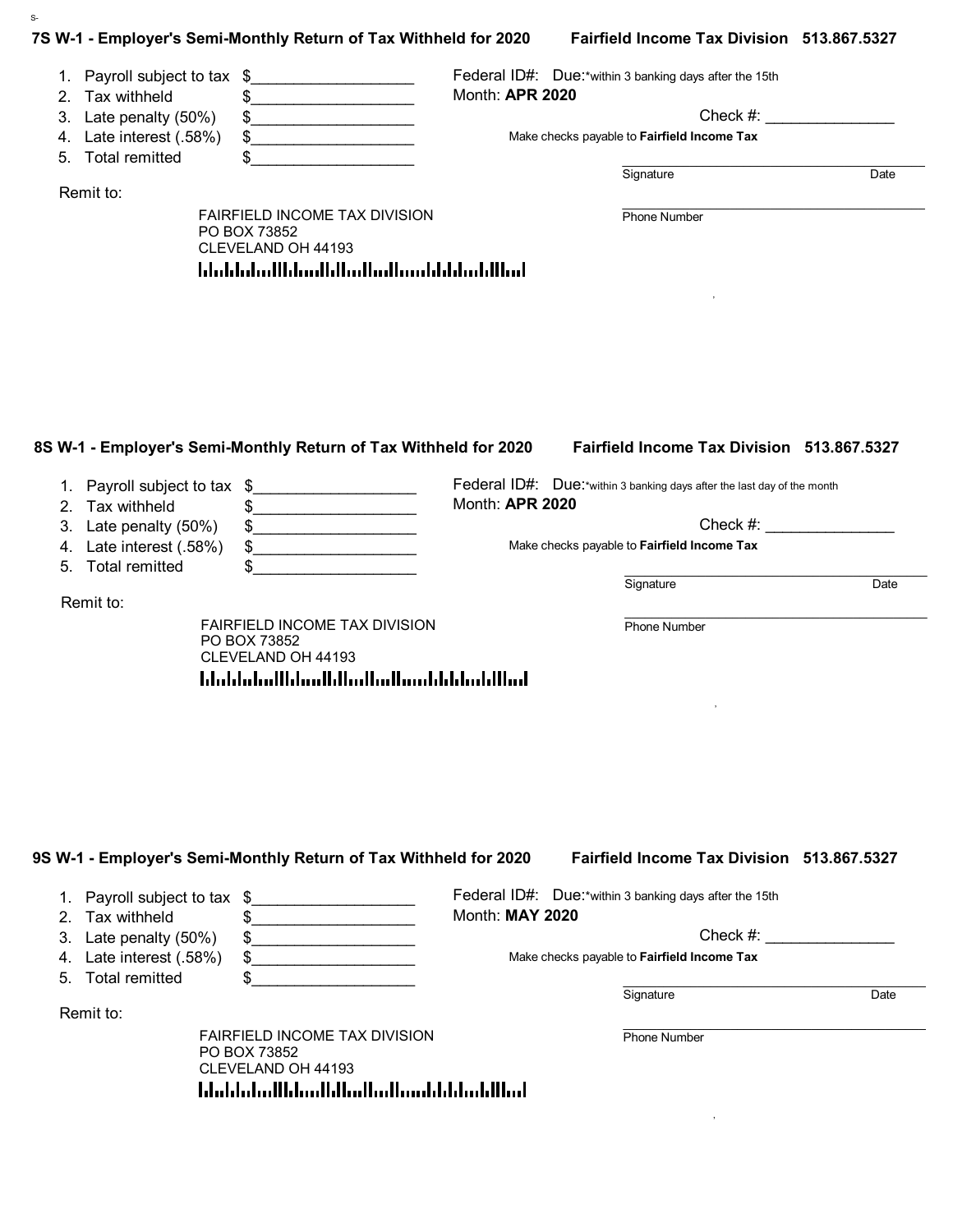| 1.<br>2. | Payroll subject to tax \$<br>Tax withheld | \$                                                                                                          | Month: MAY 2020 | Federal ID#: Due:*within 3 banking days after the last day of the month |             |
|----------|-------------------------------------------|-------------------------------------------------------------------------------------------------------------|-----------------|-------------------------------------------------------------------------|-------------|
| 3.       | Late penalty (50%)                        | \$                                                                                                          |                 |                                                                         | $Check \#:$ |
| 4.       | Late interest (.58%)                      | \$<br>the control of the control of the control of                                                          |                 | Make checks payable to Fairfield Income Tax                             |             |
| 5.       | <b>Total remitted</b>                     | \$                                                                                                          |                 | Signature                                                               | Date        |
|          | Remit to:                                 |                                                                                                             |                 |                                                                         |             |
|          |                                           | FAIRFIELD INCOME TAX DIVISION<br>PO BOX 73852<br>CLEVELAND OH 44193<br>hlubbdudlbbudblbudbudbunbbbbbubllbud |                 | <b>Phone Number</b>                                                     |             |
|          |                                           |                                                                                                             |                 |                                                                         |             |
|          |                                           | 11S W-1 - Employer's Semi-Monthly Return of Tax Withheld for 2020                                           |                 | <b>Fairfield Income Tax Division 513.867.5327</b>                       |             |
|          |                                           |                                                                                                             |                 | Federal ID#: Due:*within 3 banking days after the 15th                  |             |
| 2.       | 1. Payroll subject to tax<br>Tax withheld | \$<br>\$<br><u> 1989 - Johann Barbara, martin a</u>                                                         | Month: JUN 2020 |                                                                         |             |
| 3.       | Late penalty (50%)                        | \$<br>.                                                                                                     |                 |                                                                         | $Check \#:$ |
| 4.<br>5. | Late interest (.58%)                      | \$                                                                                                          |                 | Make checks payable to Fairfield Income Tax                             |             |
|          | <b>Total remitted</b>                     |                                                                                                             |                 | Signature                                                               | Date        |
|          | Remit to:                                 | <b>FAIRFIELD INCOME TAX DIVISION</b><br>PO BOX 73852<br>CLEVELAND OH 44193                                  |                 | <b>Phone Number</b>                                                     |             |
|          |                                           | <u>Idaldaladildaalldiadiadiaaldaldaladillad</u>                                                             |                 |                                                                         |             |

# **12S W-1 - Employer's Semi-Monthly Return of Tax Withheld for 2020 Fairfield Income Tax Division 513.867.5327**

| 1. Payroll subject to tax \$ | Federal ID#: Due:*within 3 banking days after the last day of the month |      |
|------------------------------|-------------------------------------------------------------------------|------|
| 2. Tax withheld              | Month: <b>JUN 2020</b>                                                  |      |
| 3. Late penalty (50%)        | Check $#$ :                                                             |      |
| 4. Late interest (.58%)      | Make checks payable to <b>Fairfield Income Tax</b>                      |      |
| 5. Total remitted            |                                                                         |      |
|                              | Signature                                                               | Date |

Remit to:

S-

FAIRFIELD INCOME TAX DIVISION PO BOX 73852 CLEVELAND OH 44193 blobbolodkhoodkhodkollooddddoddhol

 $\mathcal{L}_\text{max} = \mathcal{L}_\text{max} = \mathcal{L}_\text{max} = \mathcal{L}_\text{max} = \mathcal{L}_\text{max} = \mathcal{L}_\text{max} = \mathcal{L}_\text{max} = \mathcal{L}_\text{max} = \mathcal{L}_\text{max} = \mathcal{L}_\text{max} = \mathcal{L}_\text{max} = \mathcal{L}_\text{max} = \mathcal{L}_\text{max} = \mathcal{L}_\text{max} = \mathcal{L}_\text{max} = \mathcal{L}_\text{max} = \mathcal{L}_\text{max} = \mathcal{L}_\text{max} = \mathcal{$ Phone Number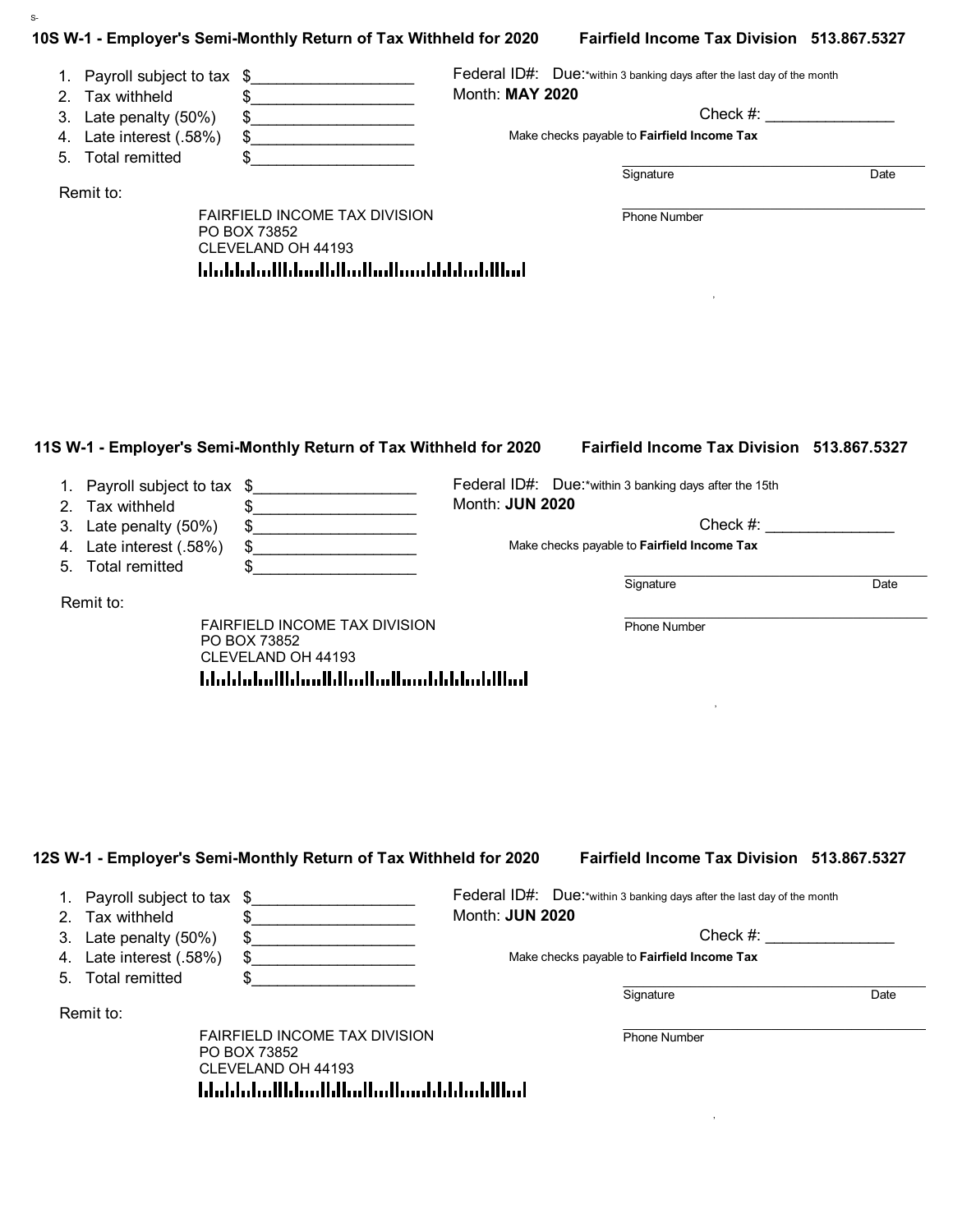| 1. Payroll subject to tax<br>\$<br>\$<br>2. Tax withheld<br>.<br>3. Late penalty (50%)<br>\$<br>Late interest (.58%)<br>\$<br>4.<br><b>Total remitted</b><br>\$<br>5.<br>Remit to:<br>FAIRFIELD INCOME TAX DIVISION | Federal ID#: Due:*within 3 banking days after the 15th<br>Month: JUL 2020<br>$Check \#:$<br>Make checks payable to Fairfield Income Tax<br>Signature<br>Date |
|---------------------------------------------------------------------------------------------------------------------------------------------------------------------------------------------------------------------|--------------------------------------------------------------------------------------------------------------------------------------------------------------|
|                                                                                                                                                                                                                     |                                                                                                                                                              |
|                                                                                                                                                                                                                     |                                                                                                                                                              |
|                                                                                                                                                                                                                     |                                                                                                                                                              |
|                                                                                                                                                                                                                     |                                                                                                                                                              |
|                                                                                                                                                                                                                     |                                                                                                                                                              |
|                                                                                                                                                                                                                     |                                                                                                                                                              |
| PO BOX 73852<br>CLEVELAND OH 44193                                                                                                                                                                                  | Phone Number                                                                                                                                                 |
|                                                                                                                                                                                                                     |                                                                                                                                                              |
| 14S W-1 - Employer's Semi-Monthly Return of Tax Withheld for 2020<br>1. Payroll subject to tax \$                                                                                                                   | Fairfield Income Tax Division 513.867.5327<br>Federal ID#: Due:*within 3 banking days after the last day of the month                                        |
| 2. Tax withheld<br>\$                                                                                                                                                                                               | Month: JUL 2020                                                                                                                                              |
| Late penalty (50%)<br>\$<br>3.                                                                                                                                                                                      | Check #:                                                                                                                                                     |
| Late interest (.58%)<br>\$<br>4.<br><u> 1980 - Johann Barbara, martin a</u>                                                                                                                                         | Make checks payable to Fairfield Income Tax                                                                                                                  |
| <b>Total remitted</b><br>5.<br>\$                                                                                                                                                                                   | Signature<br>Date                                                                                                                                            |
| Remit to:                                                                                                                                                                                                           |                                                                                                                                                              |

S-

| Month: AUG 2020                             |                                                                                                                                                                              |
|---------------------------------------------|------------------------------------------------------------------------------------------------------------------------------------------------------------------------------|
|                                             | Check $#$ :                                                                                                                                                                  |
| Make checks payable to Fairfield Income Tax |                                                                                                                                                                              |
|                                             |                                                                                                                                                                              |
| Signature                                   | Date                                                                                                                                                                         |
|                                             |                                                                                                                                                                              |
| <b>Phone Number</b>                         |                                                                                                                                                                              |
|                                             | Federal ID#: Due:*within 3 banking days after the 15th<br><b>FAIRFIELD INCOME TAX DIVISION</b><br>CLEVELAND OH 44193<br><u>  haldalar   dan  dallar  adlardalar  dal  ad</u> |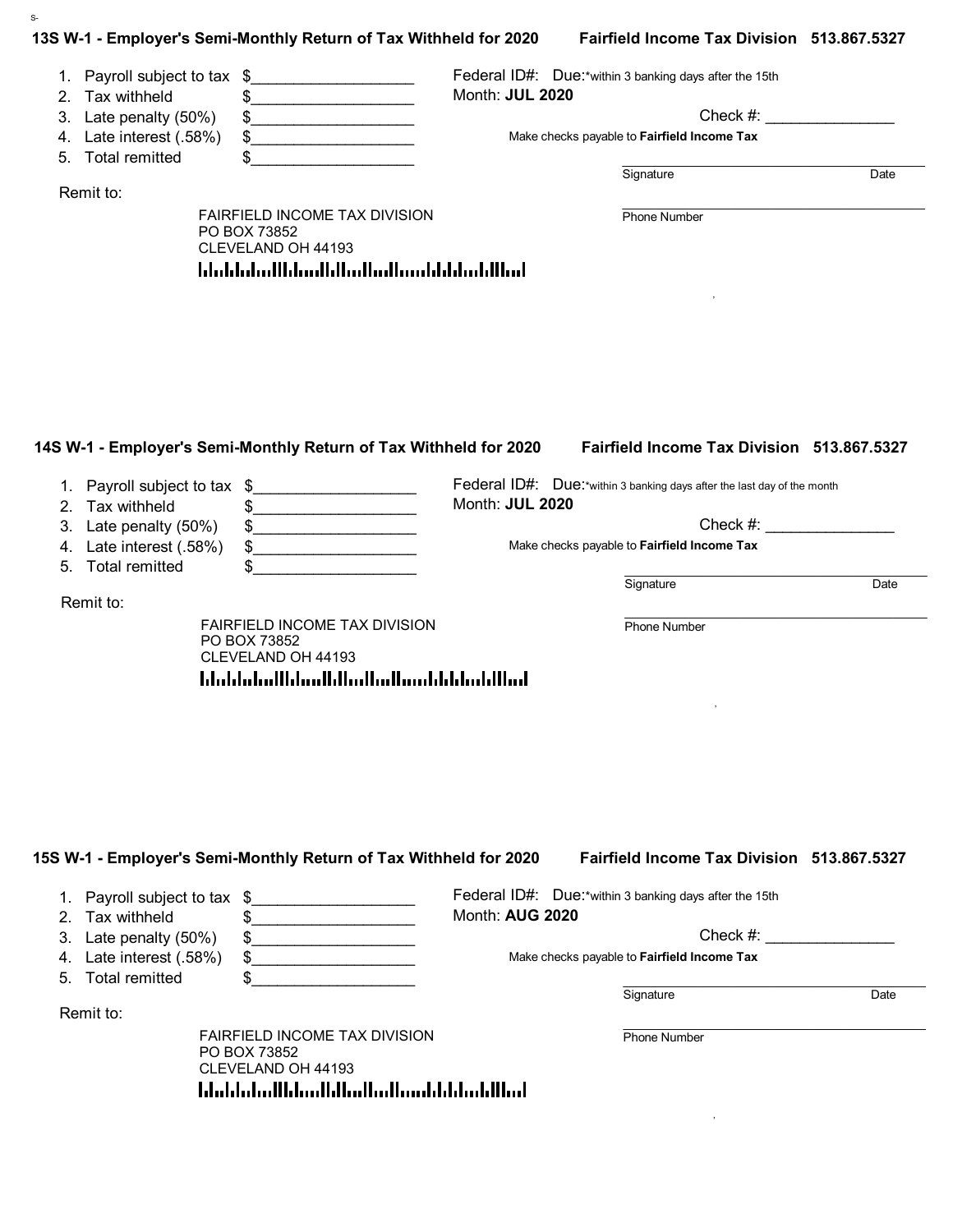| Federal ID#: Due:*within 3 banking days after the last day of the month<br>1. Payroll subject to tax \$<br>Month: AUG 2020<br>2. Tax withheld<br>\$<br>.<br>Check #:<br>\$<br>Late interest (.58%)<br>$\begin{array}{c c c c c c} \hline \texttt{S} & \texttt{S} & \texttt{S} & \texttt{S} & \texttt{S} & \texttt{S} & \texttt{S} & \texttt{S} & \texttt{S} & \texttt{S} & \texttt{S} & \texttt{S} & \texttt{S} & \texttt{S} & \texttt{S} & \texttt{S} & \texttt{S} & \texttt{S} & \texttt{S} & \texttt{S} & \texttt{S} & \texttt{S} & \texttt{S} & \texttt{S} & \texttt{S} & \texttt{S} & \texttt{S} & \texttt{S} & \texttt{$<br>Make checks payable to Fairfield Income Tax<br><b>Total remitted</b><br>\$<br>Signature<br>FAIRFIELD INCOME TAX DIVISION<br><b>Phone Number</b><br>PO BOX 73852<br>CLEVELAND OH 44193<br><u> Idaldaladildaallilladladinaddildadillad</u><br>Fairfield Income Tax Division 513.867.5327<br>Federal ID#: Due:*within 3 banking days after the 15th<br><u> 1990 - Johann Barbara, martxa alemani</u> ar a<br>Month: SEP 2020<br>Tax withheld<br><u> 1989 - Johann Barbara, martin a</u><br>$Check \#:\n  \blacksquare$<br>Late penalty (50%)<br>$\frac{1}{2}$<br>Make checks payable to Fairfield Income Tax<br>Late interest (.58%)<br>$\frac{1}{2}$<br><b>Total remitted</b><br>\$<br>Signature<br><b>FAIRFIELD INCOME TAX DIVISION</b><br><b>Phone Number</b><br>PO BOX 73852<br>CLEVELAND OH 44193 |  |  |      |
|---------------------------------------------------------------------------------------------------------------------------------------------------------------------------------------------------------------------------------------------------------------------------------------------------------------------------------------------------------------------------------------------------------------------------------------------------------------------------------------------------------------------------------------------------------------------------------------------------------------------------------------------------------------------------------------------------------------------------------------------------------------------------------------------------------------------------------------------------------------------------------------------------------------------------------------------------------------------------------------------------------------------------------------------------------------------------------------------------------------------------------------------------------------------------------------------------------------------------------------------------------------------------------------------------------------------------------------------------------------------------------------------------------------------------------------|--|--|------|
| 3. Late penalty (50%)                                                                                                                                                                                                                                                                                                                                                                                                                                                                                                                                                                                                                                                                                                                                                                                                                                                                                                                                                                                                                                                                                                                                                                                                                                                                                                                                                                                                                 |  |  |      |
|                                                                                                                                                                                                                                                                                                                                                                                                                                                                                                                                                                                                                                                                                                                                                                                                                                                                                                                                                                                                                                                                                                                                                                                                                                                                                                                                                                                                                                       |  |  |      |
| 4.<br>5.<br>Remit to:<br>17S W-1 - Employer's Semi-Monthly Return of Tax Withheld for 2020<br>1. Payroll subject to tax \$<br>2.<br>3.<br>4.<br>5.<br>Remit to:                                                                                                                                                                                                                                                                                                                                                                                                                                                                                                                                                                                                                                                                                                                                                                                                                                                                                                                                                                                                                                                                                                                                                                                                                                                                       |  |  |      |
|                                                                                                                                                                                                                                                                                                                                                                                                                                                                                                                                                                                                                                                                                                                                                                                                                                                                                                                                                                                                                                                                                                                                                                                                                                                                                                                                                                                                                                       |  |  |      |
|                                                                                                                                                                                                                                                                                                                                                                                                                                                                                                                                                                                                                                                                                                                                                                                                                                                                                                                                                                                                                                                                                                                                                                                                                                                                                                                                                                                                                                       |  |  |      |
|                                                                                                                                                                                                                                                                                                                                                                                                                                                                                                                                                                                                                                                                                                                                                                                                                                                                                                                                                                                                                                                                                                                                                                                                                                                                                                                                                                                                                                       |  |  | Date |
|                                                                                                                                                                                                                                                                                                                                                                                                                                                                                                                                                                                                                                                                                                                                                                                                                                                                                                                                                                                                                                                                                                                                                                                                                                                                                                                                                                                                                                       |  |  |      |
|                                                                                                                                                                                                                                                                                                                                                                                                                                                                                                                                                                                                                                                                                                                                                                                                                                                                                                                                                                                                                                                                                                                                                                                                                                                                                                                                                                                                                                       |  |  |      |
|                                                                                                                                                                                                                                                                                                                                                                                                                                                                                                                                                                                                                                                                                                                                                                                                                                                                                                                                                                                                                                                                                                                                                                                                                                                                                                                                                                                                                                       |  |  |      |
|                                                                                                                                                                                                                                                                                                                                                                                                                                                                                                                                                                                                                                                                                                                                                                                                                                                                                                                                                                                                                                                                                                                                                                                                                                                                                                                                                                                                                                       |  |  |      |
|                                                                                                                                                                                                                                                                                                                                                                                                                                                                                                                                                                                                                                                                                                                                                                                                                                                                                                                                                                                                                                                                                                                                                                                                                                                                                                                                                                                                                                       |  |  |      |
|                                                                                                                                                                                                                                                                                                                                                                                                                                                                                                                                                                                                                                                                                                                                                                                                                                                                                                                                                                                                                                                                                                                                                                                                                                                                                                                                                                                                                                       |  |  |      |
|                                                                                                                                                                                                                                                                                                                                                                                                                                                                                                                                                                                                                                                                                                                                                                                                                                                                                                                                                                                                                                                                                                                                                                                                                                                                                                                                                                                                                                       |  |  |      |
|                                                                                                                                                                                                                                                                                                                                                                                                                                                                                                                                                                                                                                                                                                                                                                                                                                                                                                                                                                                                                                                                                                                                                                                                                                                                                                                                                                                                                                       |  |  |      |
|                                                                                                                                                                                                                                                                                                                                                                                                                                                                                                                                                                                                                                                                                                                                                                                                                                                                                                                                                                                                                                                                                                                                                                                                                                                                                                                                                                                                                                       |  |  |      |
|                                                                                                                                                                                                                                                                                                                                                                                                                                                                                                                                                                                                                                                                                                                                                                                                                                                                                                                                                                                                                                                                                                                                                                                                                                                                                                                                                                                                                                       |  |  |      |
|                                                                                                                                                                                                                                                                                                                                                                                                                                                                                                                                                                                                                                                                                                                                                                                                                                                                                                                                                                                                                                                                                                                                                                                                                                                                                                                                                                                                                                       |  |  |      |
|                                                                                                                                                                                                                                                                                                                                                                                                                                                                                                                                                                                                                                                                                                                                                                                                                                                                                                                                                                                                                                                                                                                                                                                                                                                                                                                                                                                                                                       |  |  |      |
|                                                                                                                                                                                                                                                                                                                                                                                                                                                                                                                                                                                                                                                                                                                                                                                                                                                                                                                                                                                                                                                                                                                                                                                                                                                                                                                                                                                                                                       |  |  |      |
|                                                                                                                                                                                                                                                                                                                                                                                                                                                                                                                                                                                                                                                                                                                                                                                                                                                                                                                                                                                                                                                                                                                                                                                                                                                                                                                                                                                                                                       |  |  |      |
|                                                                                                                                                                                                                                                                                                                                                                                                                                                                                                                                                                                                                                                                                                                                                                                                                                                                                                                                                                                                                                                                                                                                                                                                                                                                                                                                                                                                                                       |  |  |      |
|                                                                                                                                                                                                                                                                                                                                                                                                                                                                                                                                                                                                                                                                                                                                                                                                                                                                                                                                                                                                                                                                                                                                                                                                                                                                                                                                                                                                                                       |  |  |      |
|                                                                                                                                                                                                                                                                                                                                                                                                                                                                                                                                                                                                                                                                                                                                                                                                                                                                                                                                                                                                                                                                                                                                                                                                                                                                                                                                                                                                                                       |  |  |      |
|                                                                                                                                                                                                                                                                                                                                                                                                                                                                                                                                                                                                                                                                                                                                                                                                                                                                                                                                                                                                                                                                                                                                                                                                                                                                                                                                                                                                                                       |  |  |      |
|                                                                                                                                                                                                                                                                                                                                                                                                                                                                                                                                                                                                                                                                                                                                                                                                                                                                                                                                                                                                                                                                                                                                                                                                                                                                                                                                                                                                                                       |  |  |      |
|                                                                                                                                                                                                                                                                                                                                                                                                                                                                                                                                                                                                                                                                                                                                                                                                                                                                                                                                                                                                                                                                                                                                                                                                                                                                                                                                                                                                                                       |  |  |      |
|                                                                                                                                                                                                                                                                                                                                                                                                                                                                                                                                                                                                                                                                                                                                                                                                                                                                                                                                                                                                                                                                                                                                                                                                                                                                                                                                                                                                                                       |  |  |      |
|                                                                                                                                                                                                                                                                                                                                                                                                                                                                                                                                                                                                                                                                                                                                                                                                                                                                                                                                                                                                                                                                                                                                                                                                                                                                                                                                                                                                                                       |  |  |      |
|                                                                                                                                                                                                                                                                                                                                                                                                                                                                                                                                                                                                                                                                                                                                                                                                                                                                                                                                                                                                                                                                                                                                                                                                                                                                                                                                                                                                                                       |  |  |      |
|                                                                                                                                                                                                                                                                                                                                                                                                                                                                                                                                                                                                                                                                                                                                                                                                                                                                                                                                                                                                                                                                                                                                                                                                                                                                                                                                                                                                                                       |  |  |      |
|                                                                                                                                                                                                                                                                                                                                                                                                                                                                                                                                                                                                                                                                                                                                                                                                                                                                                                                                                                                                                                                                                                                                                                                                                                                                                                                                                                                                                                       |  |  |      |
|                                                                                                                                                                                                                                                                                                                                                                                                                                                                                                                                                                                                                                                                                                                                                                                                                                                                                                                                                                                                                                                                                                                                                                                                                                                                                                                                                                                                                                       |  |  |      |
|                                                                                                                                                                                                                                                                                                                                                                                                                                                                                                                                                                                                                                                                                                                                                                                                                                                                                                                                                                                                                                                                                                                                                                                                                                                                                                                                                                                                                                       |  |  |      |
|                                                                                                                                                                                                                                                                                                                                                                                                                                                                                                                                                                                                                                                                                                                                                                                                                                                                                                                                                                                                                                                                                                                                                                                                                                                                                                                                                                                                                                       |  |  |      |
|                                                                                                                                                                                                                                                                                                                                                                                                                                                                                                                                                                                                                                                                                                                                                                                                                                                                                                                                                                                                                                                                                                                                                                                                                                                                                                                                                                                                                                       |  |  |      |
|                                                                                                                                                                                                                                                                                                                                                                                                                                                                                                                                                                                                                                                                                                                                                                                                                                                                                                                                                                                                                                                                                                                                                                                                                                                                                                                                                                                                                                       |  |  |      |
|                                                                                                                                                                                                                                                                                                                                                                                                                                                                                                                                                                                                                                                                                                                                                                                                                                                                                                                                                                                                                                                                                                                                                                                                                                                                                                                                                                                                                                       |  |  |      |
|                                                                                                                                                                                                                                                                                                                                                                                                                                                                                                                                                                                                                                                                                                                                                                                                                                                                                                                                                                                                                                                                                                                                                                                                                                                                                                                                                                                                                                       |  |  |      |
|                                                                                                                                                                                                                                                                                                                                                                                                                                                                                                                                                                                                                                                                                                                                                                                                                                                                                                                                                                                                                                                                                                                                                                                                                                                                                                                                                                                                                                       |  |  |      |
|                                                                                                                                                                                                                                                                                                                                                                                                                                                                                                                                                                                                                                                                                                                                                                                                                                                                                                                                                                                                                                                                                                                                                                                                                                                                                                                                                                                                                                       |  |  |      |
|                                                                                                                                                                                                                                                                                                                                                                                                                                                                                                                                                                                                                                                                                                                                                                                                                                                                                                                                                                                                                                                                                                                                                                                                                                                                                                                                                                                                                                       |  |  |      |
|                                                                                                                                                                                                                                                                                                                                                                                                                                                                                                                                                                                                                                                                                                                                                                                                                                                                                                                                                                                                                                                                                                                                                                                                                                                                                                                                                                                                                                       |  |  |      |
|                                                                                                                                                                                                                                                                                                                                                                                                                                                                                                                                                                                                                                                                                                                                                                                                                                                                                                                                                                                                                                                                                                                                                                                                                                                                                                                                                                                                                                       |  |  |      |
|                                                                                                                                                                                                                                                                                                                                                                                                                                                                                                                                                                                                                                                                                                                                                                                                                                                                                                                                                                                                                                                                                                                                                                                                                                                                                                                                                                                                                                       |  |  |      |
|                                                                                                                                                                                                                                                                                                                                                                                                                                                                                                                                                                                                                                                                                                                                                                                                                                                                                                                                                                                                                                                                                                                                                                                                                                                                                                                                                                                                                                       |  |  |      |
|                                                                                                                                                                                                                                                                                                                                                                                                                                                                                                                                                                                                                                                                                                                                                                                                                                                                                                                                                                                                                                                                                                                                                                                                                                                                                                                                                                                                                                       |  |  |      |
|                                                                                                                                                                                                                                                                                                                                                                                                                                                                                                                                                                                                                                                                                                                                                                                                                                                                                                                                                                                                                                                                                                                                                                                                                                                                                                                                                                                                                                       |  |  |      |
|                                                                                                                                                                                                                                                                                                                                                                                                                                                                                                                                                                                                                                                                                                                                                                                                                                                                                                                                                                                                                                                                                                                                                                                                                                                                                                                                                                                                                                       |  |  |      |
|                                                                                                                                                                                                                                                                                                                                                                                                                                                                                                                                                                                                                                                                                                                                                                                                                                                                                                                                                                                                                                                                                                                                                                                                                                                                                                                                                                                                                                       |  |  |      |
|                                                                                                                                                                                                                                                                                                                                                                                                                                                                                                                                                                                                                                                                                                                                                                                                                                                                                                                                                                                                                                                                                                                                                                                                                                                                                                                                                                                                                                       |  |  | Date |
|                                                                                                                                                                                                                                                                                                                                                                                                                                                                                                                                                                                                                                                                                                                                                                                                                                                                                                                                                                                                                                                                                                                                                                                                                                                                                                                                                                                                                                       |  |  |      |
|                                                                                                                                                                                                                                                                                                                                                                                                                                                                                                                                                                                                                                                                                                                                                                                                                                                                                                                                                                                                                                                                                                                                                                                                                                                                                                                                                                                                                                       |  |  |      |

S-

|    | 1. Payroll subject to tax \$ | Federal ID#: Due:*within 3 banking days after the last day of the month |      |
|----|------------------------------|-------------------------------------------------------------------------|------|
| 2. | Tax withheld                 | Month: <b>SEP 2020</b>                                                  |      |
|    | 3. Late penalty (50%)        | Check $#$ :                                                             |      |
|    | 4. Late interest (.58%)      | Make checks payable to Fairfield Income Tax                             |      |
|    | 5. Total remitted            |                                                                         |      |
|    |                              | Signature                                                               | Date |
|    | Remit to:                    |                                                                         |      |

FAIRFIELD INCOME TAX DIVISION PO BOX 73852 CLEVELAND OH 44193 blobbolodkhoodkhodkollooddddoddhol

 $\mathcal{L}_\text{max} = \mathcal{L}_\text{max} = \mathcal{L}_\text{max} = \mathcal{L}_\text{max} = \mathcal{L}_\text{max} = \mathcal{L}_\text{max} = \mathcal{L}_\text{max} = \mathcal{L}_\text{max} = \mathcal{L}_\text{max} = \mathcal{L}_\text{max} = \mathcal{L}_\text{max} = \mathcal{L}_\text{max} = \mathcal{L}_\text{max} = \mathcal{L}_\text{max} = \mathcal{L}_\text{max} = \mathcal{L}_\text{max} = \mathcal{L}_\text{max} = \mathcal{L}_\text{max} = \mathcal{$ Phone Number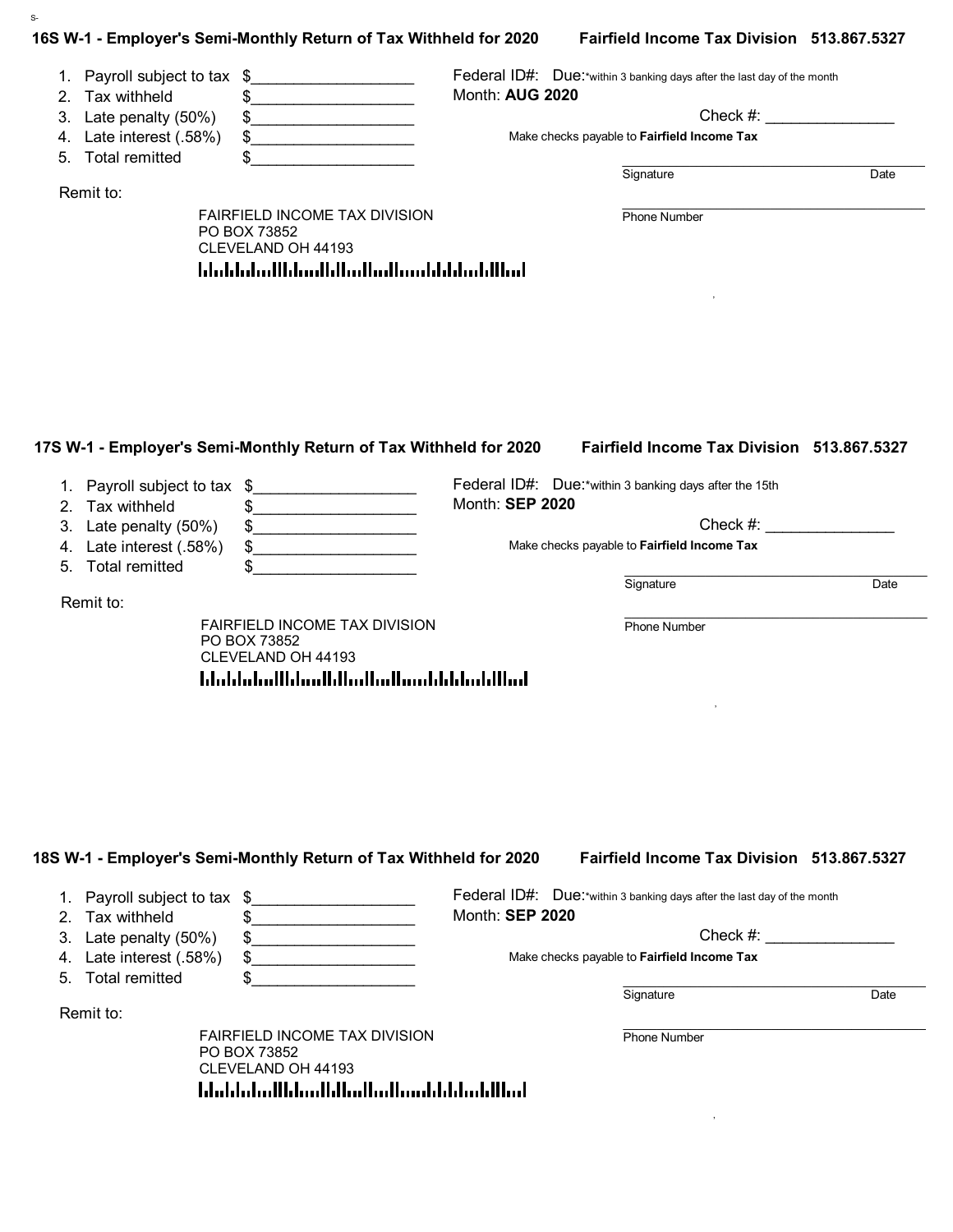|                                                    | 19S W-1 - Employer's Semi-Monthly Return of Tax Withheld for 2020 |                 | Fairfield Income Tax Division 513.867.5327                              |      |
|----------------------------------------------------|-------------------------------------------------------------------|-----------------|-------------------------------------------------------------------------|------|
| Payroll subject to tax \$<br>1.                    | .                                                                 |                 | Federal ID#: Due:*within 3 banking days after the 15th                  |      |
| Tax withheld<br>2.                                 | \$                                                                | Month: OCT 2020 |                                                                         |      |
| Late penalty (50%)<br>3.                           | \$                                                                |                 | $Check \#:$                                                             |      |
| Late interest (.58%)<br>4.                         | \$                                                                |                 | Make checks payable to Fairfield Income Tax                             |      |
| <b>Total remitted</b><br>5.                        |                                                                   |                 |                                                                         |      |
| Remit to:                                          |                                                                   |                 | Signature                                                               | Date |
|                                                    | FAIRFIELD INCOME TAX DIVISION                                     |                 | Phone Number                                                            |      |
|                                                    | PO BOX 73852                                                      |                 |                                                                         |      |
|                                                    | CLEVELAND OH 44193                                                |                 |                                                                         |      |
|                                                    | <u>ldaldaladlldaalldladladlaaddddaddllad</u>                      |                 |                                                                         |      |
|                                                    |                                                                   |                 |                                                                         |      |
|                                                    |                                                                   |                 |                                                                         |      |
|                                                    |                                                                   |                 |                                                                         |      |
|                                                    |                                                                   |                 |                                                                         |      |
|                                                    |                                                                   |                 |                                                                         |      |
|                                                    |                                                                   |                 |                                                                         |      |
|                                                    |                                                                   |                 |                                                                         |      |
| 1. Payroll subject to tax \$<br>Tax withheld<br>2. | .<br>\$                                                           | Month: OCT 2020 | Federal ID#: Due:*within 3 banking days after the last day of the month |      |
| Late penalty (50%)<br>3.                           | \$                                                                |                 | $Check \#:$                                                             |      |
| 4. Late interest (.58%)                            | \$                                                                |                 | Make checks payable to Fairfield Income Tax                             |      |
| <b>Total remitted</b><br>5.                        | \$                                                                |                 | Signature                                                               | Date |
| Remit to:                                          |                                                                   |                 |                                                                         |      |
|                                                    | FAIRFIELD INCOME TAX DIVISION                                     |                 | Phone Number                                                            |      |
|                                                    | PO BOX 73852                                                      |                 |                                                                         |      |
|                                                    | CLEVELAND OH 44193                                                |                 |                                                                         |      |
|                                                    | <u>ldaldaladildaalldladladlaaddddaladillad</u>                    |                 |                                                                         |      |
|                                                    |                                                                   |                 |                                                                         |      |
|                                                    |                                                                   |                 |                                                                         |      |
|                                                    |                                                                   |                 |                                                                         |      |
|                                                    |                                                                   |                 |                                                                         |      |
|                                                    |                                                                   |                 |                                                                         |      |
|                                                    |                                                                   |                 |                                                                         |      |
|                                                    |                                                                   |                 |                                                                         |      |
|                                                    |                                                                   |                 |                                                                         |      |
|                                                    | 21S W-1 - Employer's Semi-Monthly Return of Tax Withheld for 2020 |                 | Fairfield Income Tax Division 513.867.5327                              |      |
|                                                    |                                                                   |                 |                                                                         |      |

### 1. Payroll subject to tax \$ 2. Tax withheld 3. Late penalty (50%) Federal ID#: Due:\*within 3 banking days after the 15th Month: **NOV 2020** Check #:  $\mathfrak s$ \$\_\_\_\_\_\_\_\_\_\_\_\_\_\_\_\_\_\_\_  $\mathfrak s$

| 4. Late interest (.58%) | Make checks payable to <b>Fairfield Income Tax</b> |  |
|-------------------------|----------------------------------------------------|--|
| 5. Total remitted       |                                                    |  |

Remit to:

S-

FAIRFIELD INCOME TAX DIVISION PO BOX 73852 CLEVELAND OH 44193 hhabhaallahaallahaallaahaahabhaaldhaal

 $\mathcal{L}_\text{max} = \mathcal{L}_\text{max} = \mathcal{L}_\text{max} = \mathcal{L}_\text{max} = \mathcal{L}_\text{max} = \mathcal{L}_\text{max} = \mathcal{L}_\text{max} = \mathcal{L}_\text{max} = \mathcal{L}_\text{max} = \mathcal{L}_\text{max} = \mathcal{L}_\text{max} = \mathcal{L}_\text{max} = \mathcal{L}_\text{max} = \mathcal{L}_\text{max} = \mathcal{L}_\text{max} = \mathcal{L}_\text{max} = \mathcal{L}_\text{max} = \mathcal{L}_\text{max} = \mathcal{$ Phone Number

, and the state of the state of the state of the state of the state of the state of the state of the state of

Signature Date